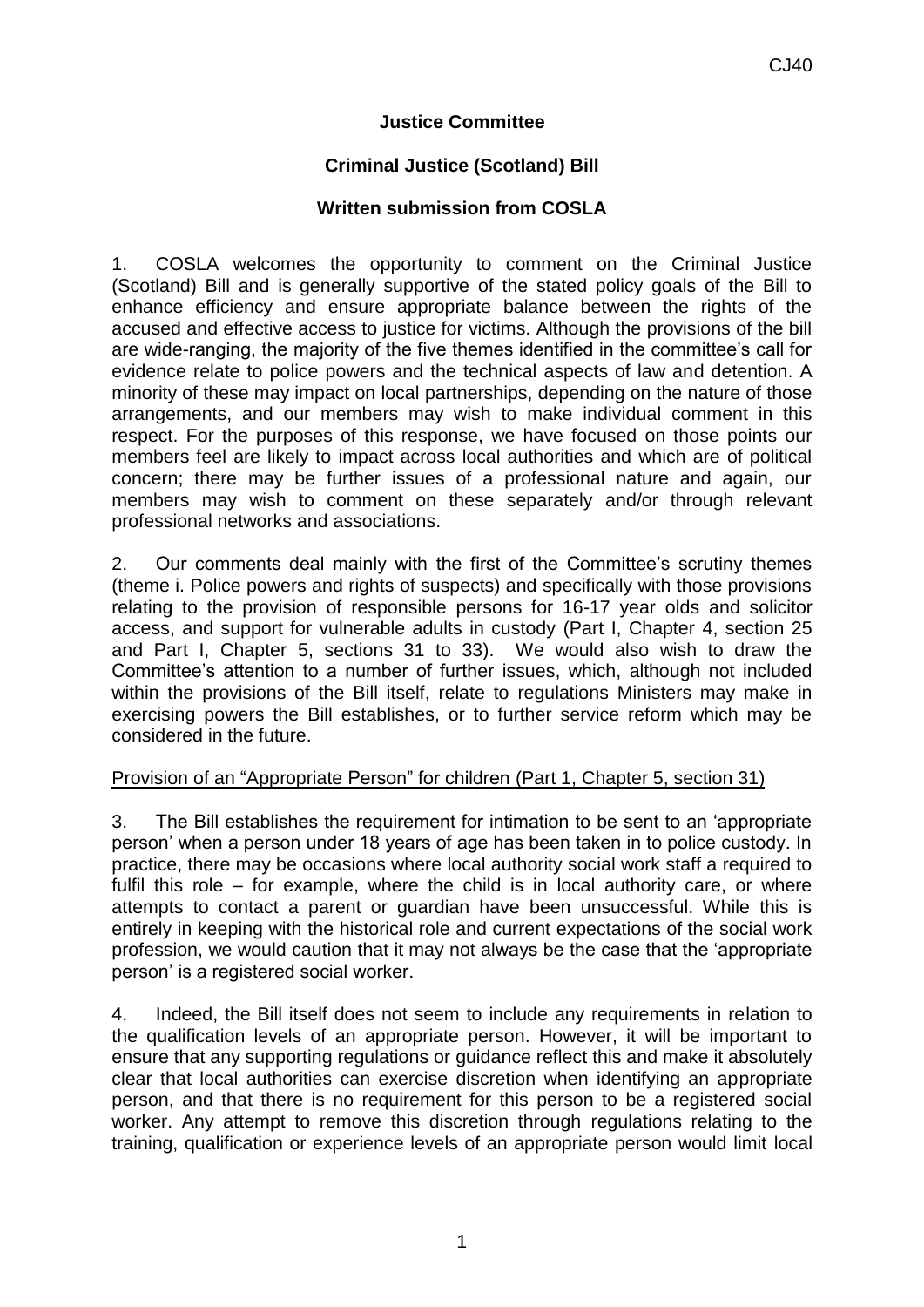authorities' ability to meet need and incur additional costs which have not been accounted for in the financial memorandum accompanying this Bill.

## Young People aged 16 & 17 years (Part 1, Chapter 5, section 32)

5. The supporting documentation accompanying the Bill (Financial Memorandum, paragraph 227 ff) acknowledges that the provisions of the Bill in relation to 16 and 17 year-olds mean that local authority provision will be the 'backstop' where no other appropriate person is available. We understand that the detail of this role is still to be developed, but that it is intended the appropriate person would be required to:

- Act as the 'relevant person' described in section 25(3), with whom any request by the young person to be interviewed without a solicitor present must be agreed
- Remain in the police interview whether the lawyer is present or not, if it is requested by the 16 or 17yr old

6. It will be important that appropriate guidance to clarify the scope and nature of this role is formulated and that this is developed in partnership with COSLA and ADSW, as there are a number of potential issues arising which are dealt with in the section on solicitor access below.

## Solicitor Access (Part I, Chapter 4, section 25)

7. The Bill sets out circumstances under which 16 and 17 year olds may consent to being interviewed without having a solicitor present and establishes a requirement for this to be agreed with a 'relevant person'. In practice, there may be occasions when a social worker acting as an appropriate person is asked to fulfil this role. The Bill is not sufficiently clear about what is being asked of the appropriate person here. It could be read as them being asked to determine whether the 16-17yr old understands and is able to make this decision, or to decide whether it is the right decision and one with which the social worker agrees.

8. We would argue that an appropriate person should only be expected to agree on whether the young person understands the situation and is capable of making an informed decision, and never to form a view on whether their decision is the right one. To ask a person to consider the crime and circumstance of the 16-17yr olds and come to their own view about whether a solicitor's advice is needed goes beyond what can be reasonably expected of a person who does not have the relevant legal training or experience, and begins to encroach on other roles such as that of safeguarders. This would apply irrespective of whether the appropriate person is a registered social worker or not. The Bill needs to be amended in this respect and regulations and guidance will need to make it clear that appropriate persons can only form a view on whether the young person is capable of making a decision, and not whether the decision is the right one.

## Support for vulnerable persons (Part I, Chapter 5, section 33)

9. As COSLA understands it, one of the Bill's aims is to ensure that vulnerable adults who are taken in to custody are supported to understand what is happening,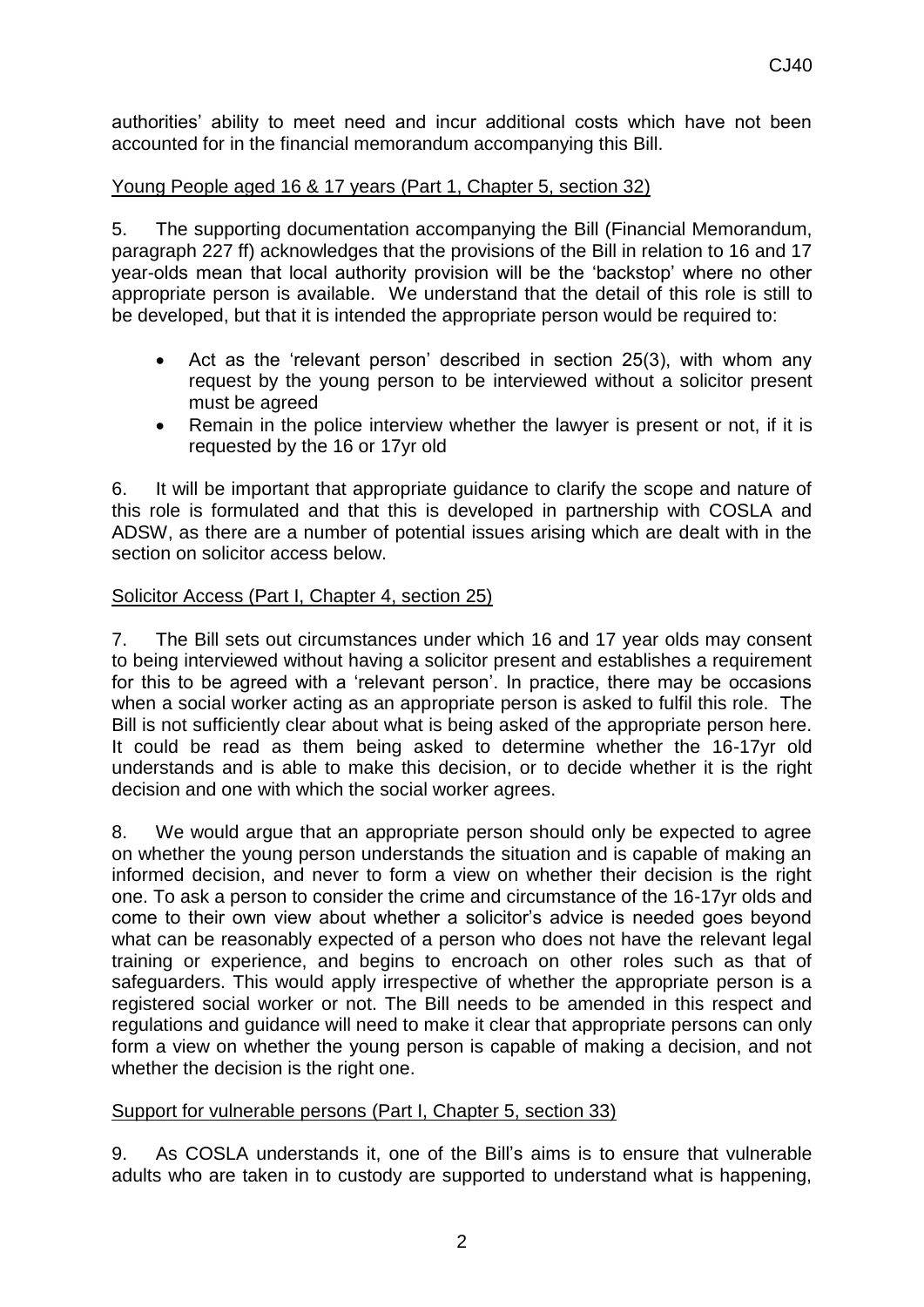and that effective communication between the vulnerable person and the police can take place. We further understand that the bill places no new or additional duties on local authorities in relation to vulnerable adults, but rather requires the police to contact a person they consider suitable to provide support, to inform them of the situation.

10. Although this places no new duties on local authorities, in practice, local authorities are often the agency that police contact – either directly, or through an 'appropriate adult' service that the local authority commissions. Some councils feel that this new police duty is likely to result in a rise in the number of occasions when the police contact the relevant appropriate adult services that are provided or commissioned by local authorities. Indeed some councils are already experiencing a shift in practice for requests for appropriate adults and a move away from providing victim support to providing support to vulnerable suspects or accused persons, which has resulted in significantly increased demand.

11. The provisions of the Bill will make this practice a requirement, and although this shift is to be welcomed in policy terms, it may result in significant increases in demand for appropriate adult services, and a resulting rise in the cost of meeting that demand. It is difficult to estimate how demand and cost may increase across Scotland as there are variations in both, for example in relation to the service model and in terms of the effect of deprivation on the numbers of people being taken in to custody. However, some councils who have experienced the described shift in practice, have reported referrals tripling over a four-year period.

#### Future regulation further defining appropriate or relevant persons (Part I, Chapter 5, section 34)

12. The Bill establishes Ministerial powers to makes changes to the nature of support to be provided by 'appropriate persons'; and (through future regulation) to specify who can act as an appropriate person – including what training, qualifications and experience they should have. We would caution against any regulations which move away from the flexibility on the face of the Bill in relation to appropriate persons. Depending on where the 'bar' was set, for example at registered social worker level, this could lead to additional costs and difficulties in identifying appropriate persons at certain times or in certain circumstances and may not be necessary to deliver the required support.

13. Local authorities should be given maximum flexibility in shaping appropriate person provision to fit with local need. For example, there may be occasions where a qualified social worker is required, however there may also be occasions where this is not needed and a local voluntary or community organisation is better-placed to provide support. Local authorities need to be able to shape provision to respond to local need and to build on community assets – regulations which restrict local flexibility could arguably act as a barrier to this.

14. These points notwithstanding, regulations which specify who can act as an appropriate person will have cost implications that rise in proportion to where the bar is set in terms of training, qualifications or experience. Should these powers remain within the Bill, we would seek assurance that any subsequent regulations protect